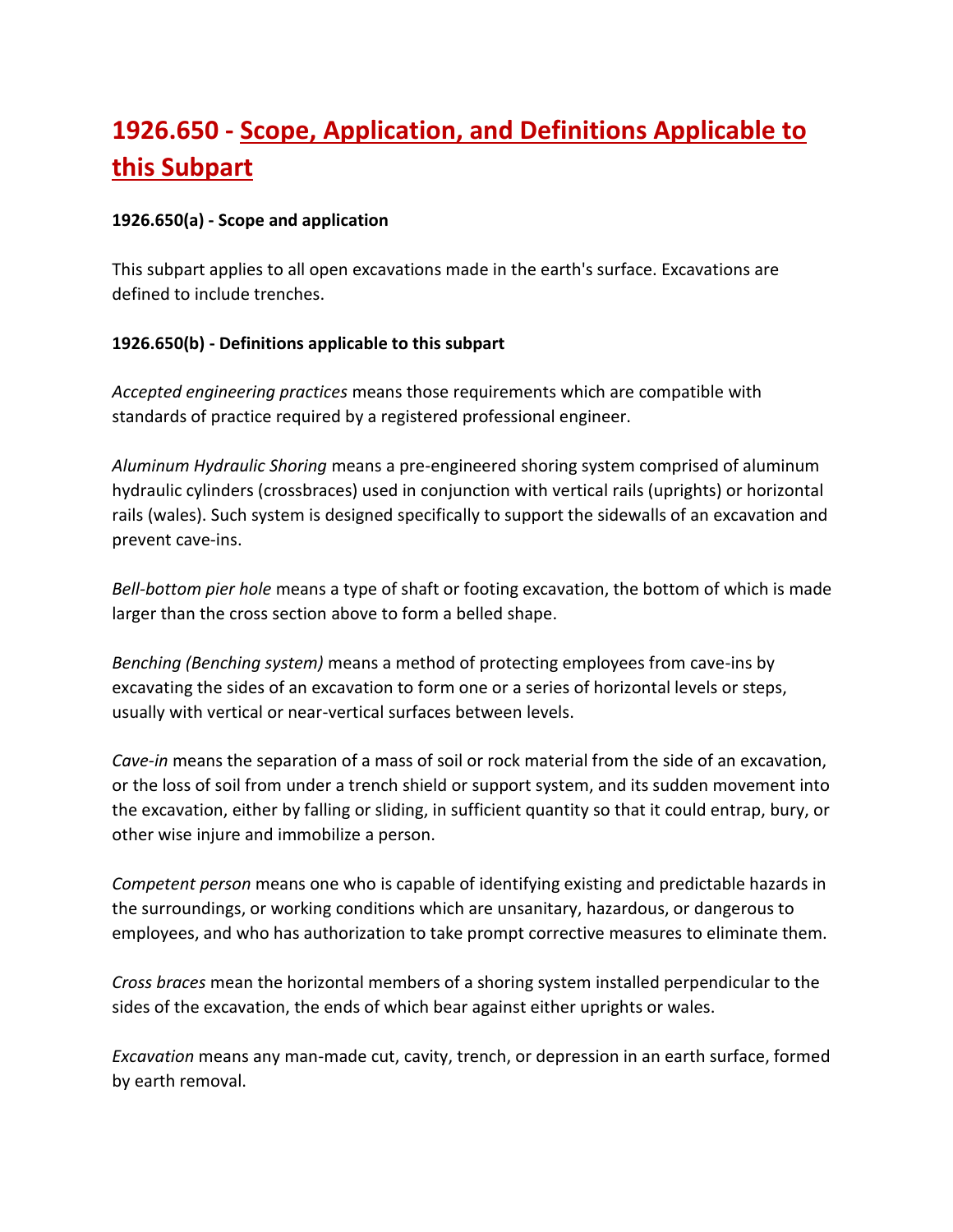*Faces or sides* means the vertical or inclined earth surfaces formed as a result of excavation work.

*Failure* means the breakage, displacement, or permanent deformation of a structural member or connection so as to reduce its structural integrity and its supportive capabilities.

*Hazardous atmosphere* means an atmosphere which by reason of being explosive, flammable, poisonous, corrosive, oxidizing, irritating, oxygen deficient, toxic, or otherwise harmful, may cause death, illness, or injury.

*Kickout* means the accidental release or failure of a cross brace.

*Protective system* means a method of protecting employees from cave-ins, from material that could fall or roll from an excavation face or into an excavation, or from the collapse of adjacent structures. Protective systems include support systems, sloping and benching systems, shield systems, and other systems that provide the necessary protection.

*Ramp* means an inclined walking or working surface that is used to gain access to one point from another, and is constructed from earth or from structural materials such as steel or wood.

*Registered Professional Engineer* means a person who is registered as a professional engineer in the state where the work is to be performed. However, a professional engineer, registered in any state is deemed to be a "registered professional engineer" within the meaning of this standard when approving designs for "manufactured protective systems" or "tabulated data" to be used in interstate commerce.

*Sheeting* means the members of a shoring system that retain the earth in position and in turn are supported by other members of the shoring system.

*Shield (Shield system)* means a structure that is able to withstand the forces imposed on it by a cave-in and thereby protect employees within the structure. Shields can be permanent structures or can be designed to be portable and moved along as work progresses. Additionally, shields can be either premanufactured or job-built in accordance with [1926.652\(](https://up.codes/viewer/osha-1926-construction/chapter/P/excavations#1926.652)c)(3) or (c)(4). Shields used in trenches are usually referred to as "trench boxes" or "trench shields."

*Shoring (Shoring system)* means a structure such as a metal hydraulic, mechanical or timber shoring system that supports the sides of an excavation and which is designed to prevent caveins.

*Sides*. See Faces.